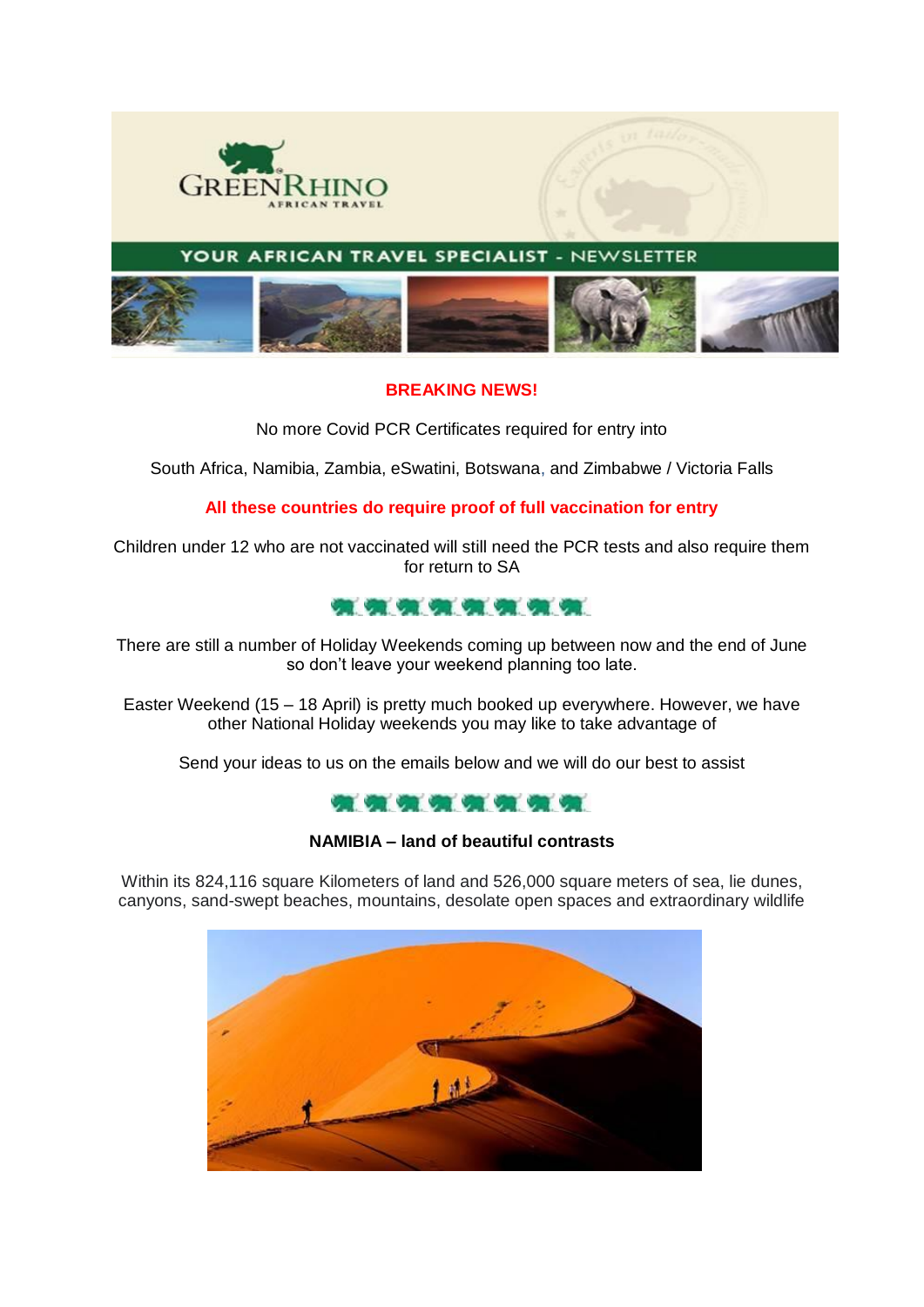

Our famous Namibian packages have really taken off this year, and most include:

Return flights ex Johannesburg; rental car suitable for driving in Namibia with unlimited kms; a comprehensive itinerary downloaded onto an APP to your phone.

Highlights include Swakopmund, Sossusvlei, Etosha, Damaraland and Skeleton Coast, with a stop over in Windhoek if required 24 Hour back up from our team in Windhoek which has the expertise and knowledge of this vast land to create the perfect itinerary for you and your family



\*\*\*\*\*\*\*\*

**ROVOS RAIL – the most luxurious train in the world**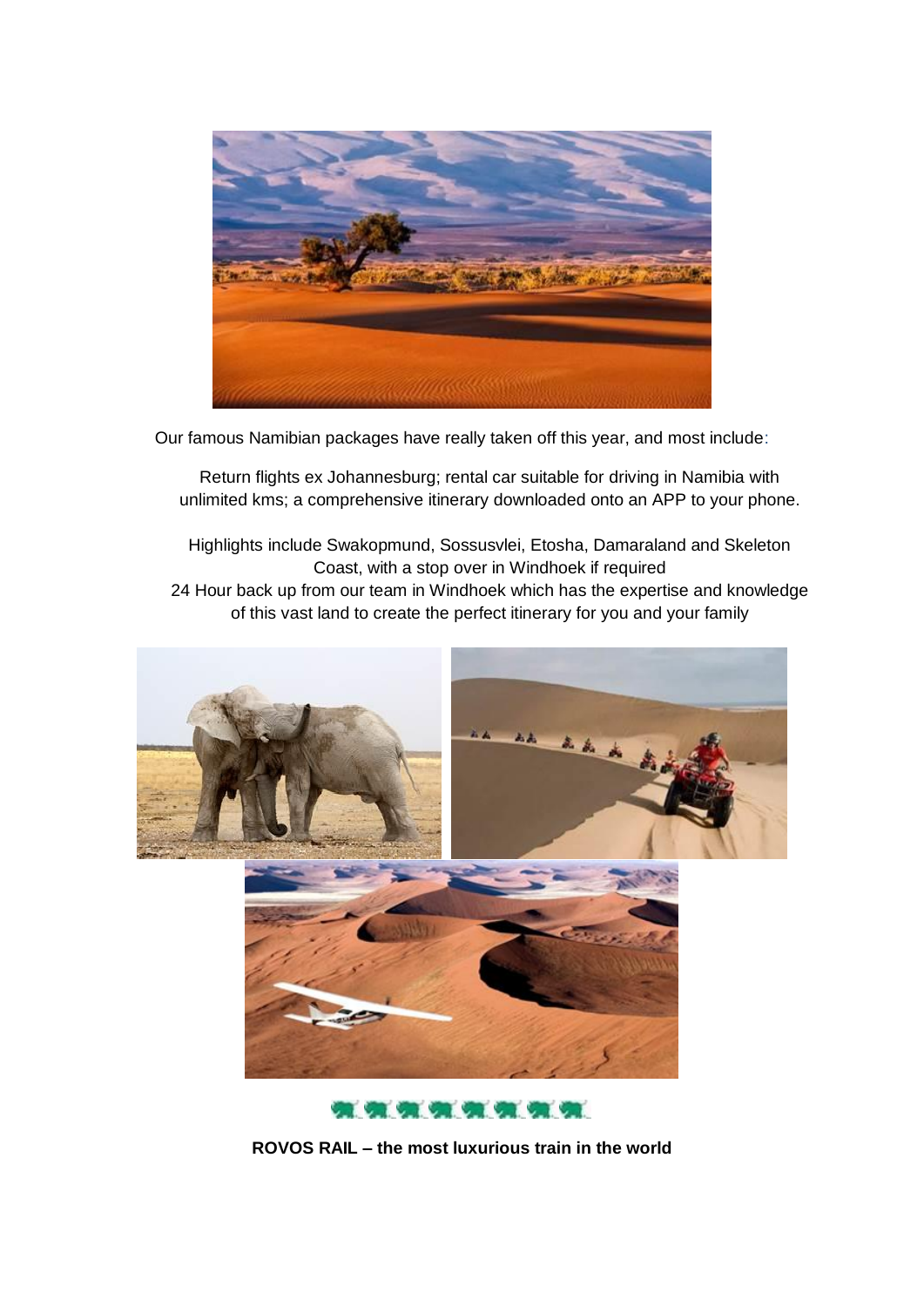



Images courtesy of Rovos Rail Tours

### **DID YOU KNOW?**

# **That Green Rhino African Travel is the ONLY Agency**

which can offer SA Resident and SADC Residency 2-for-1 rates to the Diplomatic Community with temporary SA and SADC Residency status. You will not be able to do a direct booking with any of the Rovos offices on these discounted rates if you have an international passport. All bookings must come through Green Rhino so that we can verify your Residency Work Permit status.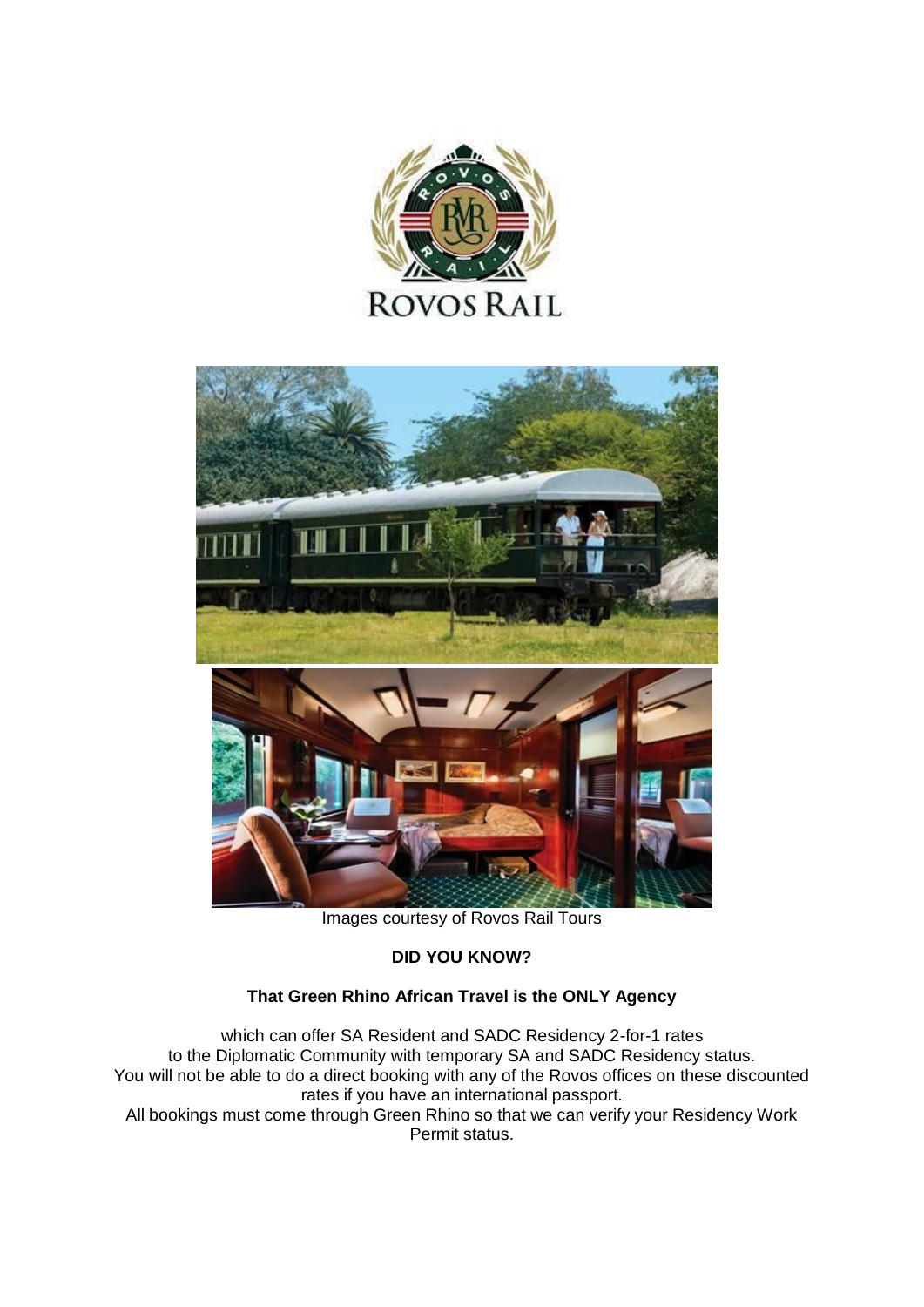Since its establishment in 1989, Rovo Rail has earned an international reputation for its truly world-class travel experiences. Rovos Rail links some of the continent's greatest destinations with a variety of off-train excursions.

Step aboard the vintage wood-pannelled coaches and sit back as some of the most varied scenery imaginable unfolds before you. The beautiful rebuilt trains may be hauled by diesel or electric locomotives.

As a Diplomat or Embassy employee you will qualify for these great half price special rates which only Green Rhino can offer you

# **CAPE TOWN PRETORIA ROUTE (either way) (3 nights)**

Pullman Suite Normal Rate R26 500 per person sharing. Our rate R13 250 per person sharing

DeLuxe Suite Normal rate R39 500 per person sharing. Our rate R19 750 per person sharing

Royal Suite Normal rate R53 500 per person sharing. Our rate R26 750 per person sharing

### **PRETORIA VICTORIA FALLS (either way) 3 and 4 nights same price**

Pullman Suite Normal rate R36 500 per person sharing. Our rate R18 250 per person sharing

DeLuxe Suite normal rate R55 000 per person sharing. Our rate R27 500 per person sharing.

Royal Suite normal rate R73 500 per person sharing. Our rate R32 250 per person sharing

For Victoria Falls, Green Rhino will package the trip to include your 3 or 4 nights on the train, accommodation at the Victoria Falls, a sundowner cruise on the Zambezi River and a one way flight either way.





Contact us for available departures on the above and also other Rovos Rail Journeys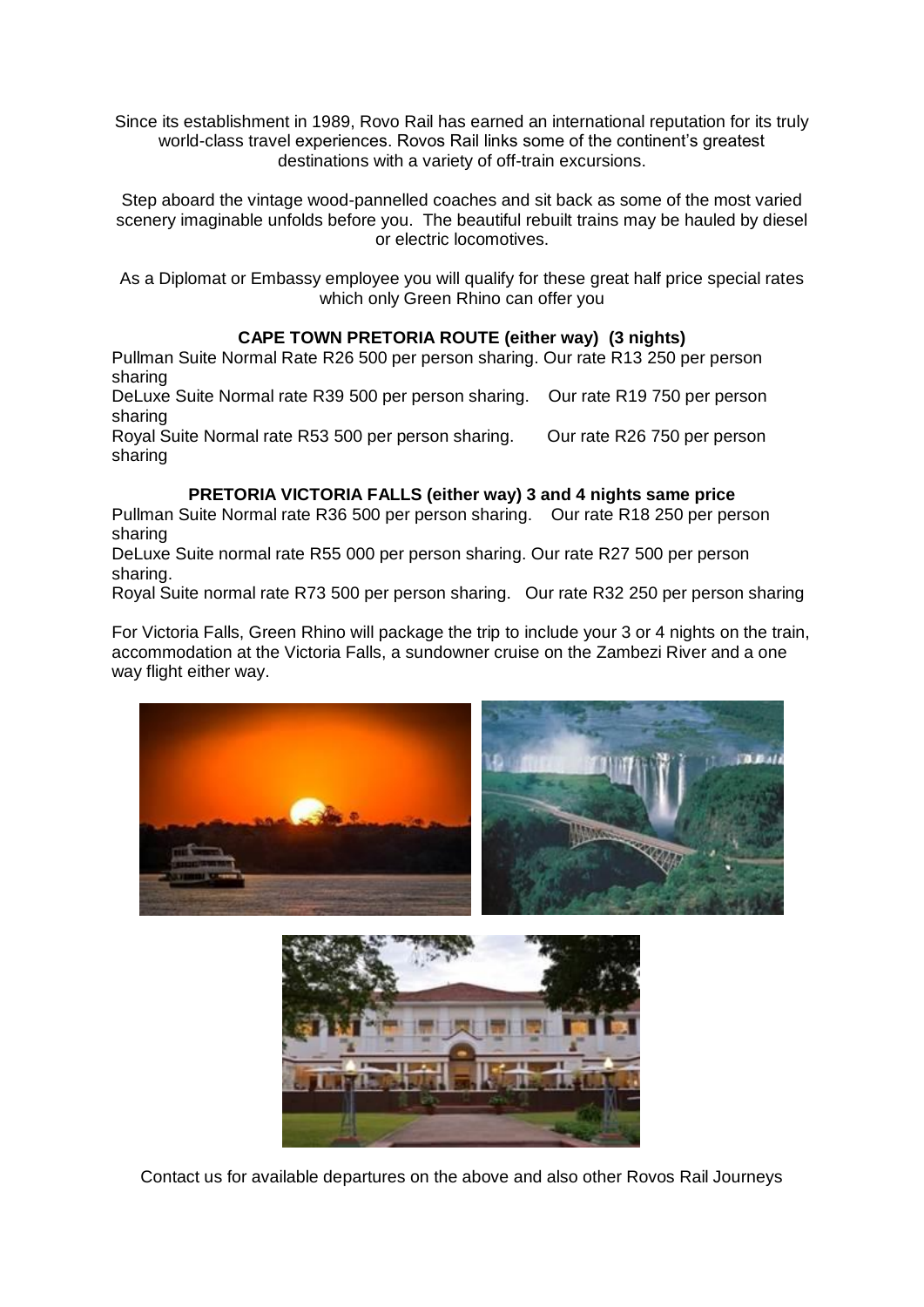

# **HONEYGUIDE RANGERS CAMP**

Entabeni Reserve – Malaria Free Waterberg. Ideal Family Safari experience

Special offers Half price specials valid to 30 September 2022. R1150 per per adult per night sharing, one child stays free. Other children under 12 will pay R650 per night. Children must be 6 years and older to enjoy the safari drives as this is a Big Five Reserve





A Safari with a difference?

For all those who have "been there done that" in the Kruger National Park, the Waterberg and Madikwe, why not try something a little different?

# **AMAKHALA GAME RESERVE IN THE EASTERN CAPE**

Offers Big Five Malaria Free Game viewing. A short flight from Johannesburg to Port Elizabeth will get you there in no time

Bukela Game Lodge is not simply a luxury 5-star lodge, it's a safari experience like no other. The reserve is abundant with wildlife, birds and a vast variety of flora and fauna. Take advantage of their low season winter rates and the STAY PAY offers available through Green Rhino

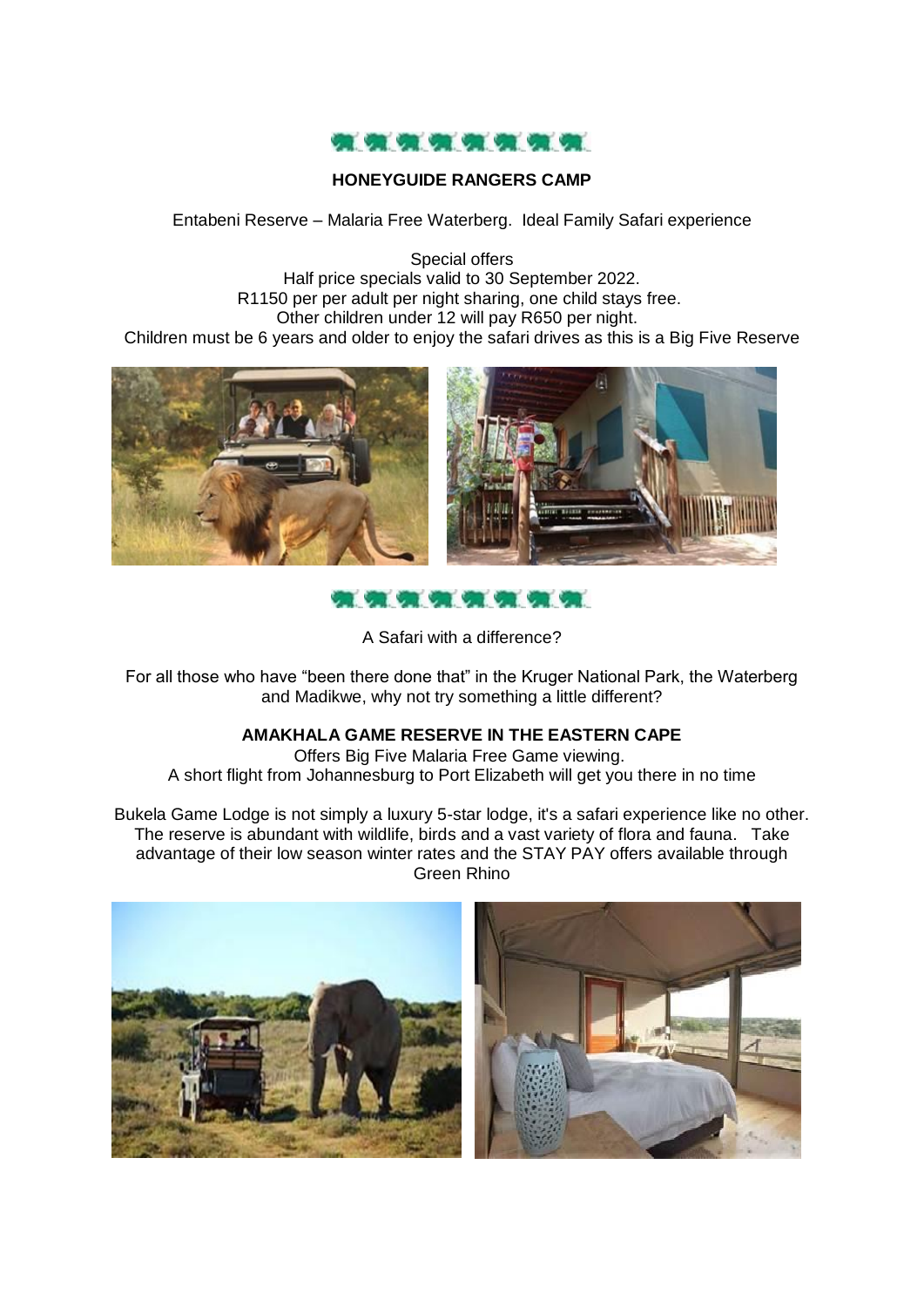Hlosi Game Lodge is a small 14-room game lodge offering rich wild life game-viewing and luxurious game lodge accommodation for the whole family. The luxury safari tents lie along a gentle curve of hill above a river plain, and offer wide-open views from your private deck. Family friendly big five reserve.

Enjoy up to 10% discount by booking either of these two luxury lodges through Green Rhino



Looking for a "real break" away from the stress of daily city life? Green Rhino would like to introduce you to the

#### **TRANSFRONTIER KALAHARI NATIONAL PARK**



!Xaus Lodge is situated in a remote desert where water is an extremely scarce resource.

Electricity is generated for four hours in the evening, and an hour mid-morning. This means no TVs, radios, electronic devices or electric kettles and espresso machines. What it does mean is wonderful hours of silence, and an opportunity to unwind from day-to-day life.



Telecommunications signals don't reach the Lodge. No cell phone, Wi-Fi, telephone or TV signals. The Lodge and the vehicles have 2-way radio links with SANParks facilities, and management has a satellite phone for emergencies. The joy of visiting !Xaus Lodge is that you will be 'off the grid'.

Supplies – especially food and drink - are trucked in from Upington – a 720km round trip. Meals are carefully planned and cooked based on locally available fresh food, using the best possible ingredients we can source.